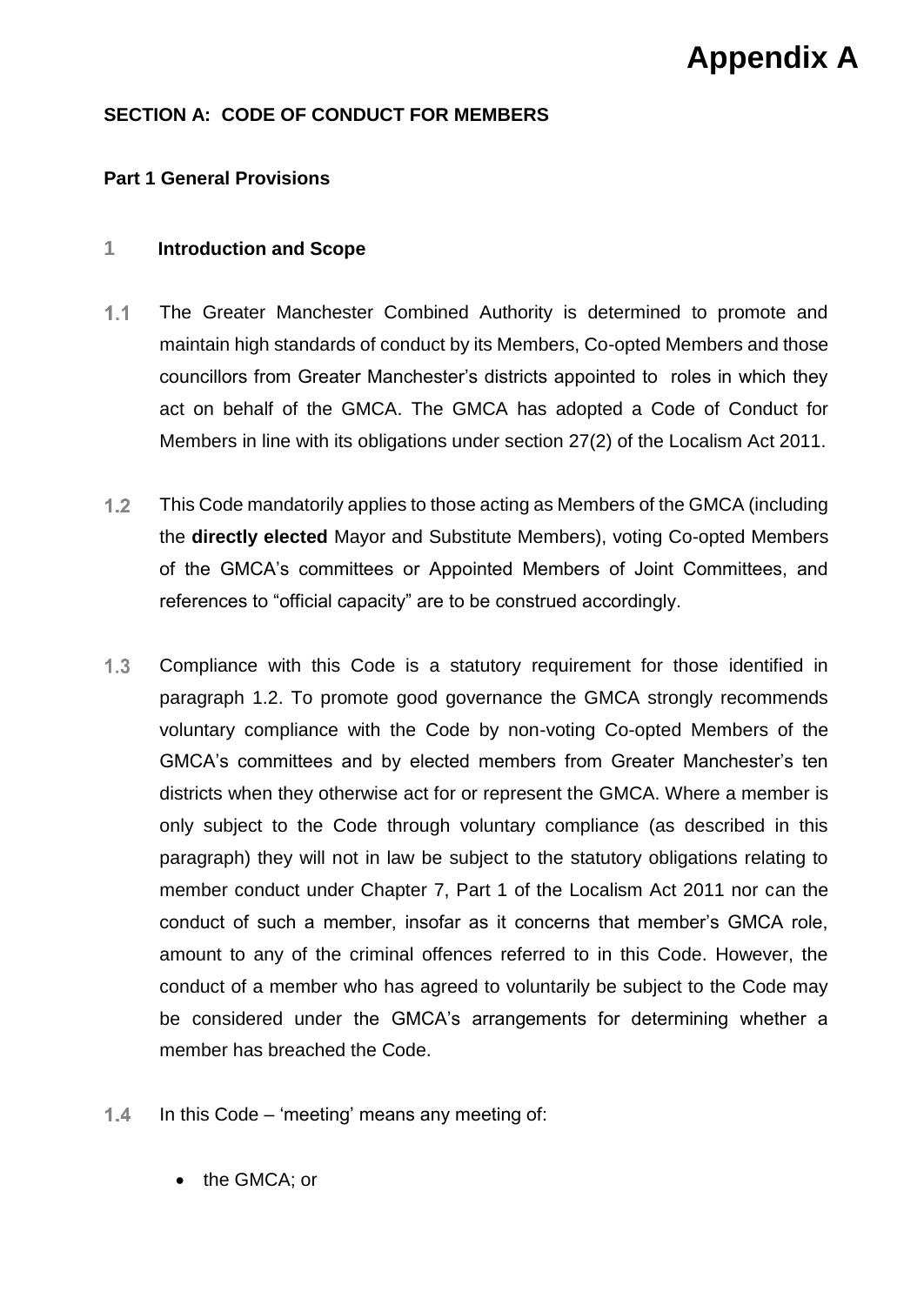any of the GMCA's Committees or Sub-Committees, Joint Committees or Joint Sub-Committees.

For the purposes of this Code "Committee" includes any Fire Committee that may be established by the Mayor.

- $1.5$ This Code does not have effect in relation to a member's conduct other than where it is in that member's official capacity.
- $1.6$ This Code will be reviewed every two years by the GMCA's Standards Committee or earlier if required by a change in legislation.

# **2 General Principles**

- $2.1$ The Code and the associated guidance are based on the following general principles.
- $2.2<sub>2</sub>$ Members must behave according to the highest standards of personal conduct in everything they do when acting as a Member or voting Co-opted Member (or in the case of those voluntarily subject to compliance with the Code in accordance with paragraph 1.3 above, where they are otherwise acting on behalf of the GMCA). They must observe the following principles of conduct, some of which are set out in law. The seven principles of Standards in Public Life known as the Nolan Principles underpin the provisions of the GMCA's Code of Conduct for Members. They are set out in paragraphs 2.3 to 2.9 below.
- $2.3$ Selflessness: holders of public office should act solely in terms of the public interest.
- $2.4$ Integrity: holders of public office **must avoid** placing themselves under any obligation to **people or** organisations that might try inappropriately to influence them in the work. **They should not act or take decisions on order to gain financial or other material benefits for themselves, their family, or their friends. They must disclose and resolve any interests and relationships.**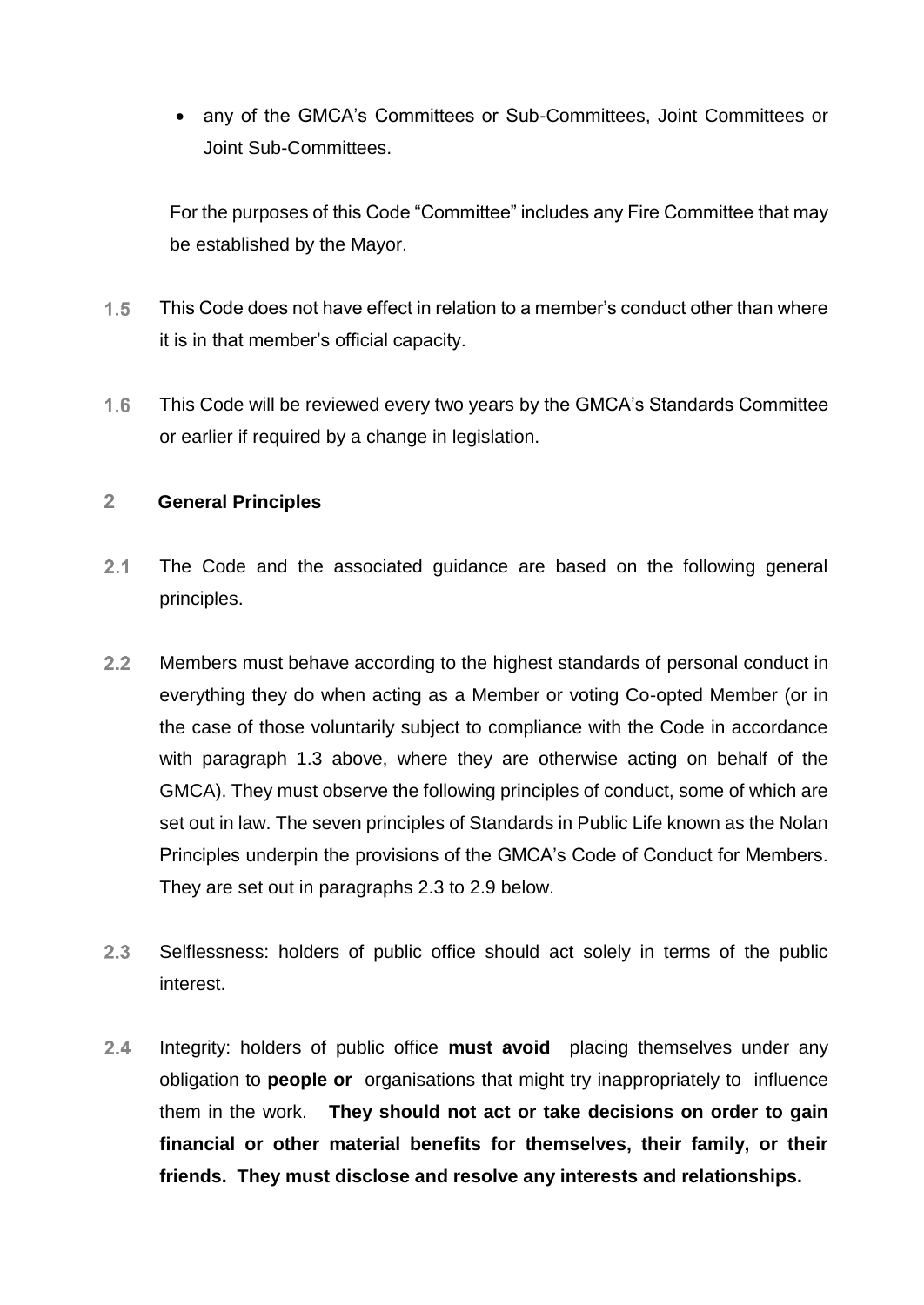- $2.5$ Objectivity: **Holders of public office must act and take decisions impartially, fairly and on merit, using the best evidence and without discrimination or bias**.
- $2.6$ Accountability: Holders of public office are accountable for their decisions and must submit themselves to whatever scrutiny is appropriate to **ensure this.**
- $2.7$ Openness: Holders of public office should **act and take decisions in an open and transparent manner. Information should not be withheld from the public unless there are clear and lawful reasons for doing so**.
- $2.8$ Honesty: Holders of public office have a duty to declare any private interests relating to their public duties and to take steps to resolve any conflicts arising in a way that protects the public interest.
- $2.9$ Leadership: Holders of public office should **exhibit these principles in their own behaviour. They should actively promote and robustly support the principles and be willing to challenge poor behaviour wherever it occurs**.Where those covered by this Code act as a representative of the GMCA:
	- (a) on another relevant authority, they must, when acting for that other authority, comply with that other authority's code of conduct; or
	- (b) on any other body, they must comply with this Code, unless it conflicts with any other lawful obligations to which that other body may be subject.
- 2.10 It is an individual's responsibility to comply with this Code. Failure to do so may result in a sanction being applied by the GMCA. A failure by a Member coming within the scope of paragraph 1.2 above to declare a Disclosable Pecuniary Interest may result in a criminal conviction and an unlimited fine and/or disqualification from office for a period of up to 5 years.

# **3 General Obligations for Members**

 $3.1$ You must not:-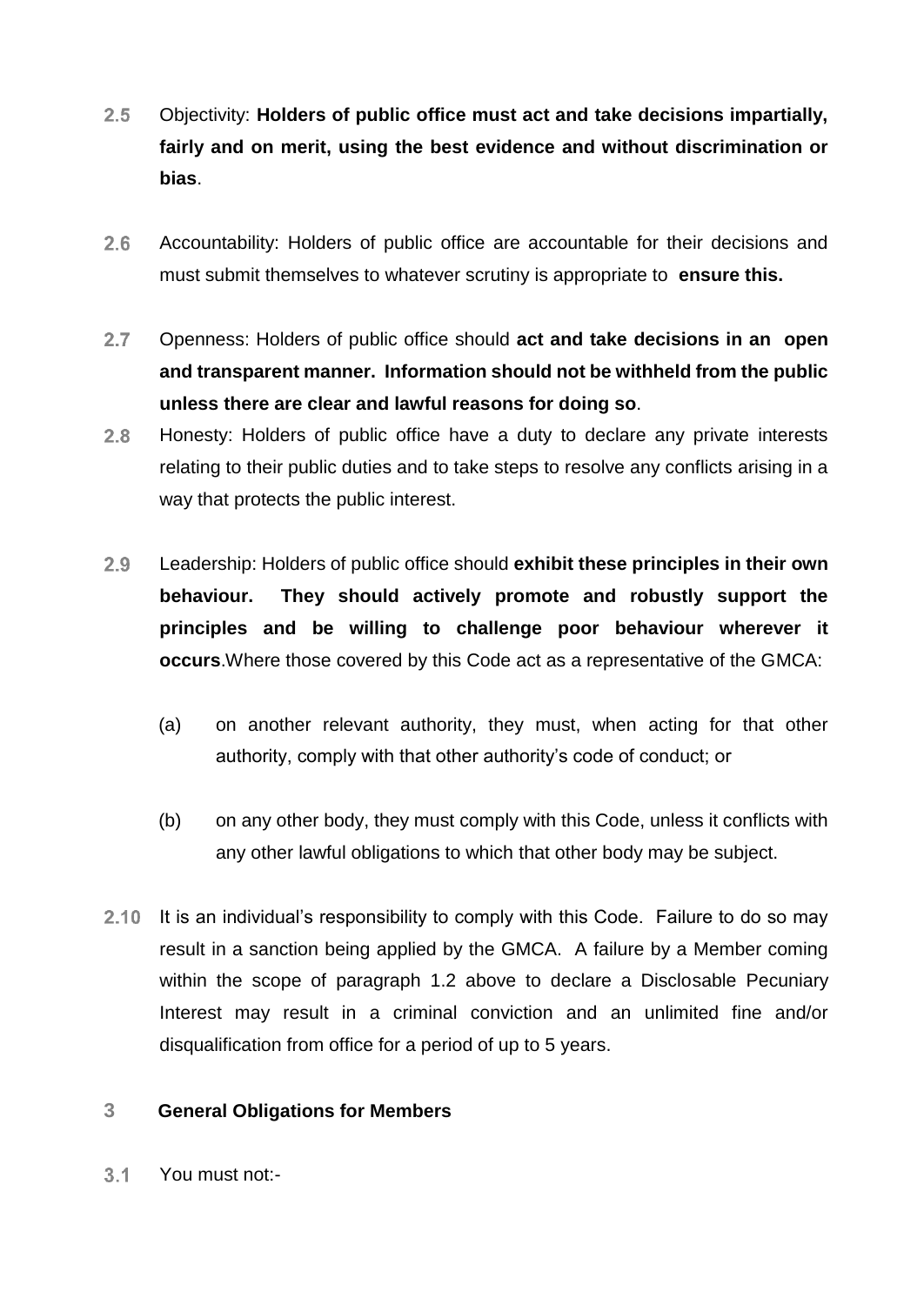- **a.** Do anything which may knowingly cause the GMCA to breach the Equality Act 2010;
- **b.** Bully or be abusive to any person;
- **c.** Intimidate or attempt to intimidate any person who is or is likely to be:
	- $-$  a complainant
	- $-$  a witness, or
	- $-$  involved in the administration of any investigation or proceedings, in relation to an allegation that a Member (including yourself) has failed to comply with the GMCA's Code of Conduct; or
- **d.** do anything which compromises or is likely to compromise the impartiality of those who work for, or on behalf of, the GMCA.
- $3.2$ You must not:
	- **a.** Disclose information given to you in confidence by anyone, or information acquired by you which you believe, or ought reasonably to be aware, is of a confidential nature, except where:
		- **i.** You have the consent of a person authorised to give it;
		- **ii.** You are required to do so by law;
		- **iii.** The disclosure is made to a third party for the purpose of obtaining professional **legal** advice, provided that the third party agrees not to disclose the information to any other person; or
		- **iv.** the disclosure:
			- $-i$ s reasonable and in the public interest; and
			- $-i$ s made in good faith and in compliance with the reasonable requirements of the GMCA; **and I have consulted with the Monitoring Officer prior to its release or**
	- **b. Do not improperly use knowledge gained soley as a result of your role as a Councillor for the advancement of yhourself, friends, family members, employer or business interests**
	- **c.** Prevent another person from gaining access to information to which that person is entitled by law.